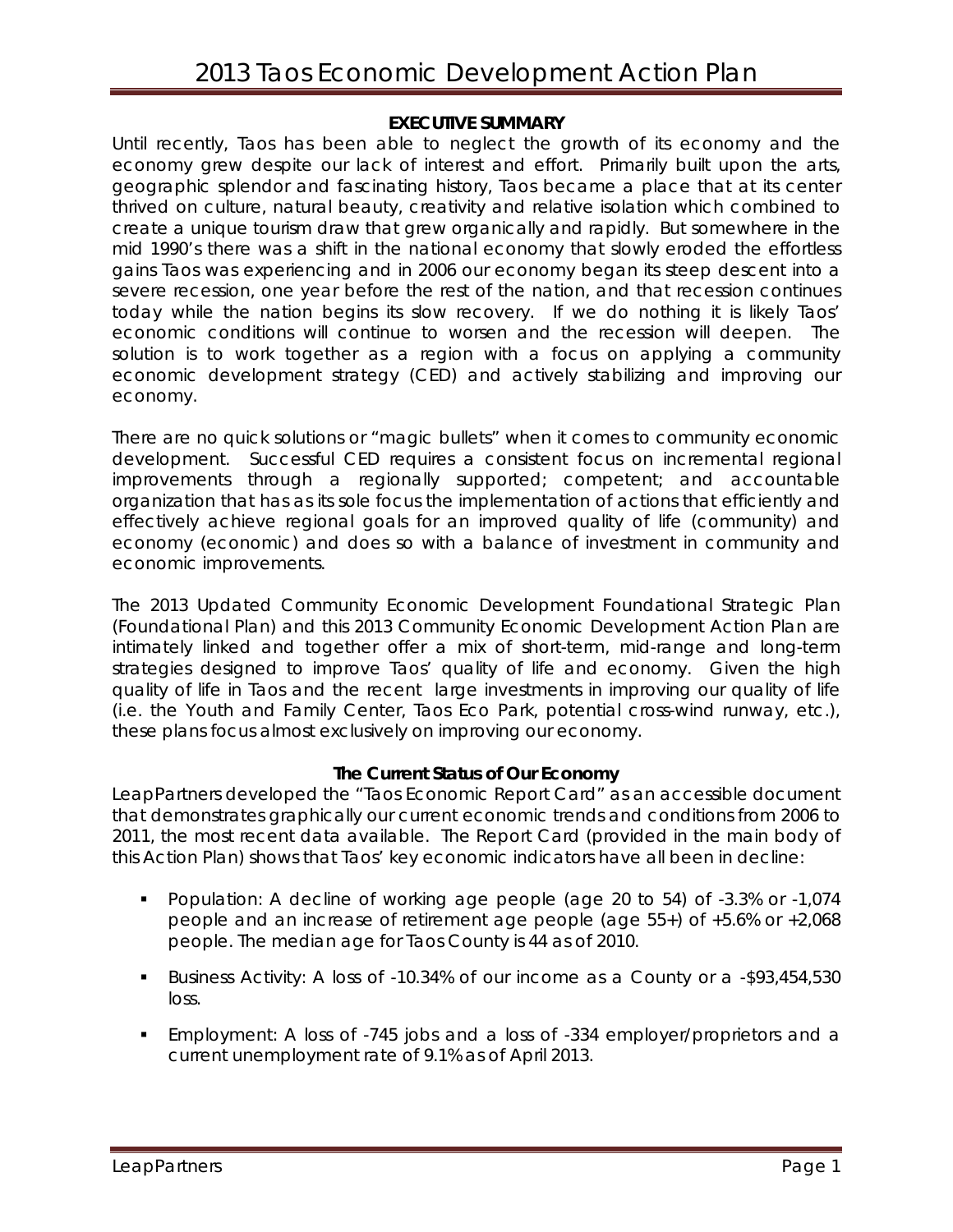- Income: If you were able to keep your job during the recession you saw a small +7.5% increase in wages from 2006 to 2011 and a +3.1% increase to the value of your benefits. If you are an employer/proprietor the value of your income has dropped by -10.6% between 2006 and 2011.
- Types of Income: There are two forms of income: passive and active. Passive income is further divided into two categories – dividends, interest and rent (income from investments); and transfer payments (income provided through government assistance programs such as unemployment, welfare and disability). Active income is income comes from working to deliver goods and services. As of 2011 Taos County received only 49.5% of its income from active work while passive income composes 50.5%, with transfer payments dominating at 30.3%.

## **What Is Economic Development?**

There are many misconceptions about what economic development is and is not. It is critical to understand how an economy functions if one is to stabilize it and then improve a local economy. An economy has two functions:

- Internal circulation of goods and services within the community that supports residents with locally consumed goods and services and is focused on providing a high quality of life (community)
	- $\kappa$
- The export of goods and services (output) in exchange for money (input) with a focus on increasing community wealth and growing the size of the economy



A common misconception is that a buy local campaign is economic development. While a buy local campaign is important for retaining local purchasing power and will strengthen the local support system, it does not bring in new money which is needed to grow the local economy; it merely slows the leaking of money out of the community. True economic development is focused solely on retaining, expanding, attracting and even incubating businesses that send out goods and services and bring in new money.

Economic development is focused on increasing community wealth and growing the size of the economy which is the basis of a local economy. If there are no goods or services exchanged for new money the economy will eventually collapse; not everything that is consumed locally is or can be produced locally. Community economic development seeks to balance these functions in order to have a healthy community with a vibrant economy. Because Taos has long focused on improving the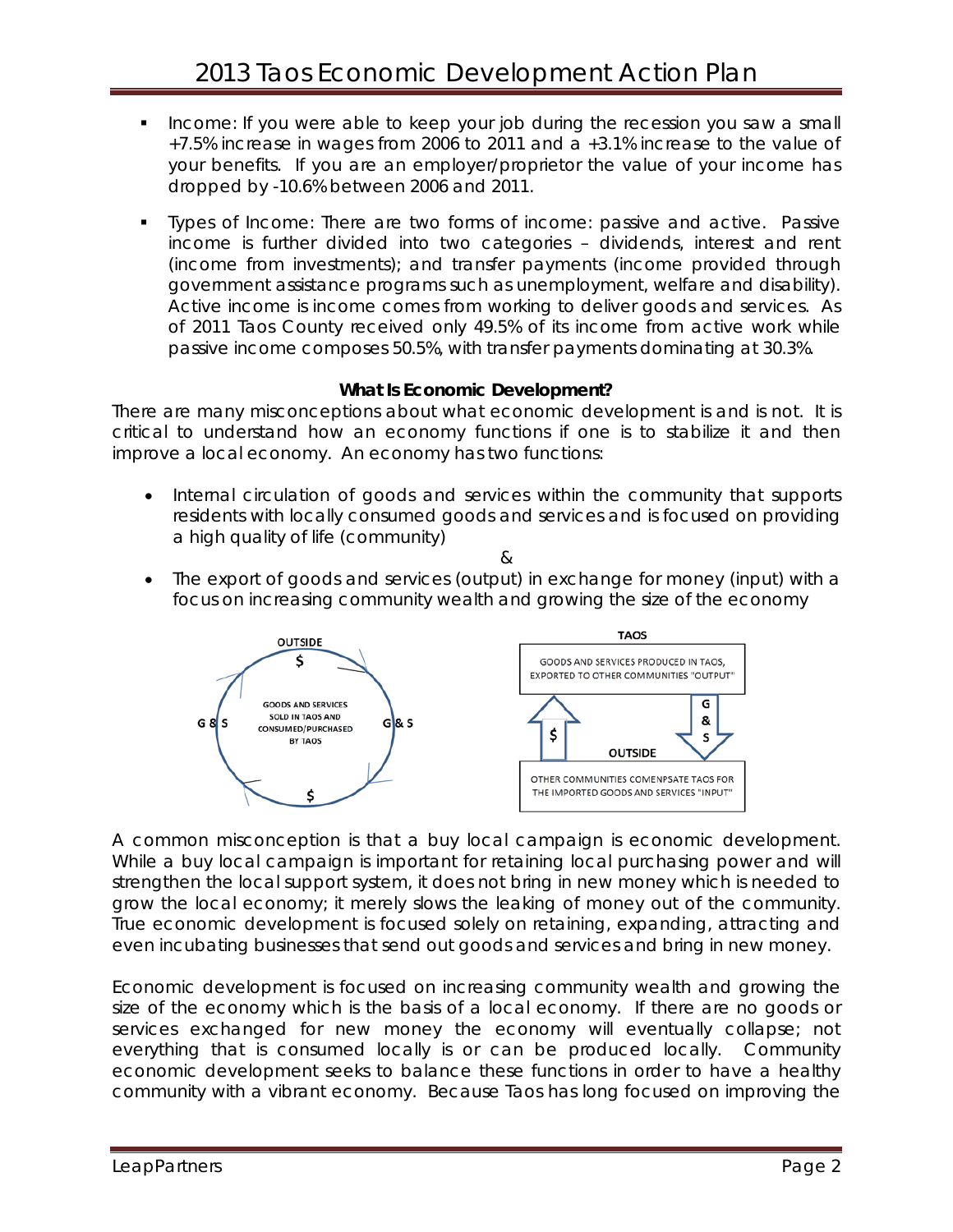community's quality of life and has been successful at doing so, this plan turns its attention to economic development; the growth of the economy and the generation of community wealth.

## **The Planning Process**

The focus of this Action Plan is to provide specific recommendations and regional economic development goals that have been developed through community participation and professional analysis and forward the foundational strategy established in the 2010 Foundational Plan. The community participation in the planning process began with two public kick-off meetings in February 2013; followed in May 2013 by a roundtable discussion with local business and community leaders; and concluded with eight work group meetings, two meetings each in four important focus areas, were held over June and July. The focus of the work groups was determined in part by the 2010 Foundational Plan and confirmed and supported by the community during the initial stages of the community participation. The areas of focus are:

- *Creative Industries*; The fabrication of artistic/creative goods and provision of artistic/creative services
- *Business Retention, Expansion and Incubation*; Improving all facets of the business climate for all businesses
- *Technology*; Any business whose core foundation is the development of technology, provision of technological services and its advances
- *Retail and Tourism*; Includes accommodations, food and beverage, adventure/guiding and ancillary businesses, and retail that is focused primarily on the sale of goods and services consumed by visitors

LeapPartners meanwhile gathered and analyzed a variety of economic data that would realistically support or dismiss the goals developed by the work groups and our professional recommendations. Our analysis is focused on ensuring the most effective and efficient use of our limited local resources by using realistic trend analysis and conservative projections of the impact of three levels of action.

# **Current Composition of the Taos Economy**

The US Government has long been producing information about the economy. Given the vast amount of information there is an organizational system, the North American Industry Classification System (NAICS) that provides a common definition for each industry. This numbering system starts at broad categories that have 2 digits and with each additional digit providing more specificity until the number reaches 6 digits. For our purposes we have used 2 to 4 digit NAICS for identifying the composition of the Taos economy. NAICS codes are used to define and identify relevant data for three of the four work group focus areas; Business Retention, Expansion and Incubation cannot be assigned a NAICS since its focus is on broad actions that affect Taos' business climate in general instead of one specific industry.

The following chart shows the top fourteen (14) industries that compose Taos' economy, what each industry's value is to the economy and whether it contributes to the development of the community or the economy (focus areas are in **bold**):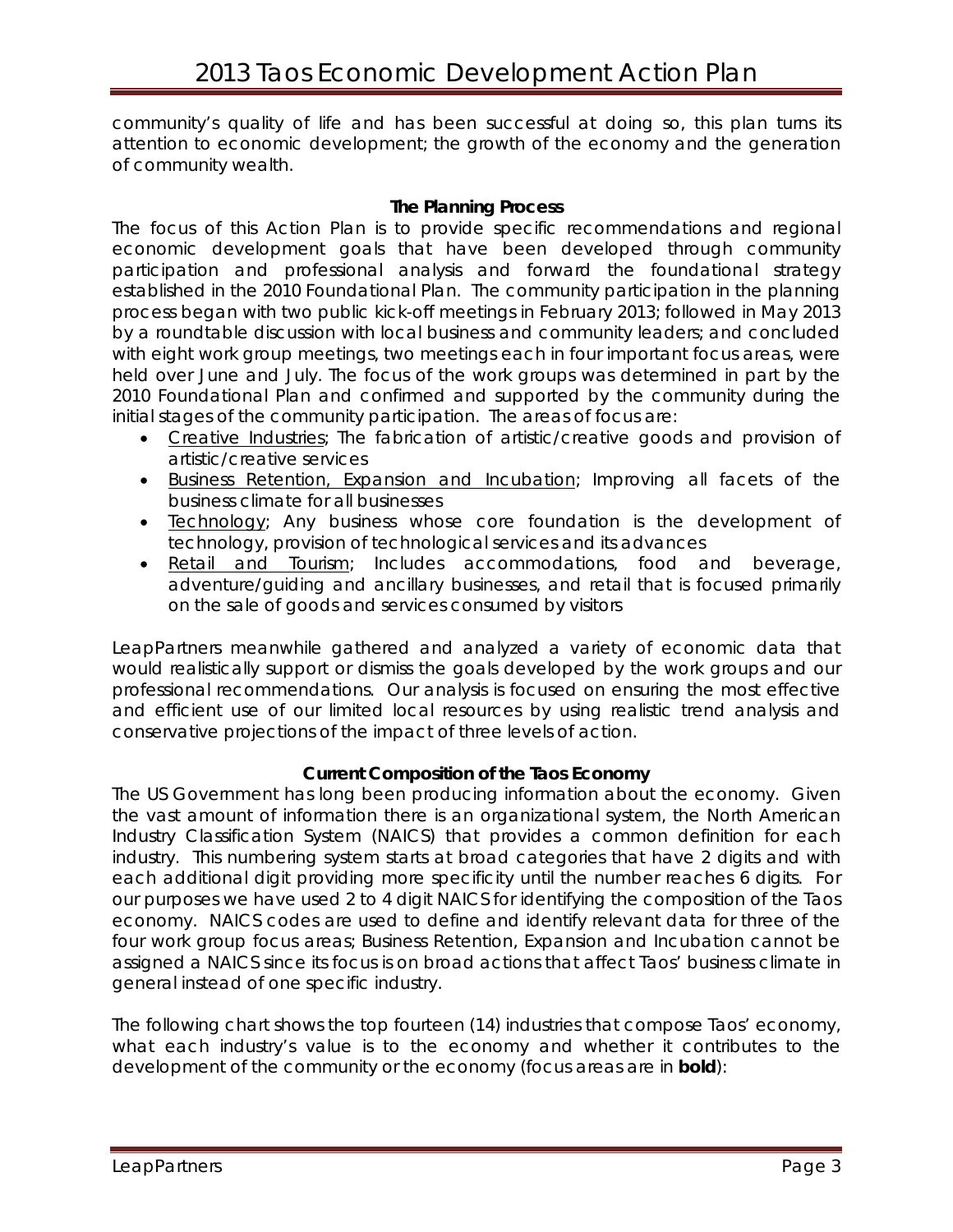| Industry                                              | <b>NAICS</b> | $% *$   | \$ value*     | (C) ommunity or<br>(E)conomy |
|-------------------------------------------------------|--------------|---------|---------------|------------------------------|
| Retail Trade**                                        | 44-45        | 39.8    | \$325,830,206 | $C^{\ast\ast}$               |
| Construction                                          | 23           | 14.7    | \$120,335,963 | $\mathsf{C}$                 |
| <b>Accommodations</b><br>&<br>Food<br><b>Services</b> | 72           | 10.4    | \$85,362,491  | E                            |
| Other services                                        | 81           | 7.5     | \$61,174,538  | $\mathcal{C}$                |
| <b>Utilities</b>                                      | 22           | 5.0     | \$41,021,630  | $\mathsf{C}$                 |
| Wholesale Trade                                       | 42           | 4.2     | \$34,427,285  | E                            |
| Information                                           | 51           | 4.1     | \$33,922,476  | E                            |
| Professional, Scientific & Tech<br><b>Services</b>    | 54           | 3.6     | \$29,158,076  | E                            |
| <b>Health Care &amp; Social Services</b>              | 62           | 3.0     | \$42,062,343  | $\subset$                    |
| Manufacturing                                         | $31 - 33$    | 2.3     | \$19,185,750  | E                            |
| Real Estate, Rental & Leasing                         | 53           | 2.0     | \$16,117,251  | $\mathcal{C}$                |
| Admin, Support, Waste Mang.                           | 56           | 1.0     | \$8,530,724   | C                            |
| Arts, Entertainment & Recreat.                        | 71           | $\cdot$ | \$5,663,301   | E                            |
| Agriculture, Forestry, Fishing &<br>Hunting           | 11           | .5      | \$3,995,198   | E                            |
| Total                                                 |              | 98.8    | \$826,787,232 |                              |
| <b>Total Community Based</b>                          |              | 77.2    | \$638,279,743 |                              |
| <b>Total Economy Based</b>                            |              | 21.6    | \$178,586,042 |                              |

# 2013 Taos Economic Development Action Plan

\*As of December 31, 2011 \*\* Visitor oriented retail is a small % of this overall code

#### **Recommendations**

The following recommendations were developed by the work groups and LeapPartners. They are provided here in relative order of importance, although at the work group level no particular focus area's recommendations are more or less important than another's and some of the work group recommendations need further refinement prior to implementation.

#### **Principal Recommendation**

Our *principal* recommendation is to create and develop a *Regional Economic Development Organization*. Currently there is no single entity that has as its sole focus the development of the economy of the Enchanted Circle region. We believe that without such an entity the remainder of this Action Plan will be moot.

To be successful this new regional economic development entity must be:

- A private non-profit organization that has a public/private partnership that provides oversight and funding
- Held accountable annually and be required to produce measurable results
- Must have as its sole focus the transition, stabilization and growth of the Enchanted Circle's economy and will work solely with those businesses that export goods and services and import community wealth
- Able to coordinate and work in partnership with existing entities such as TEN, Taos County Chamber of Commerce, Taos County Economic Development Corporation, etc.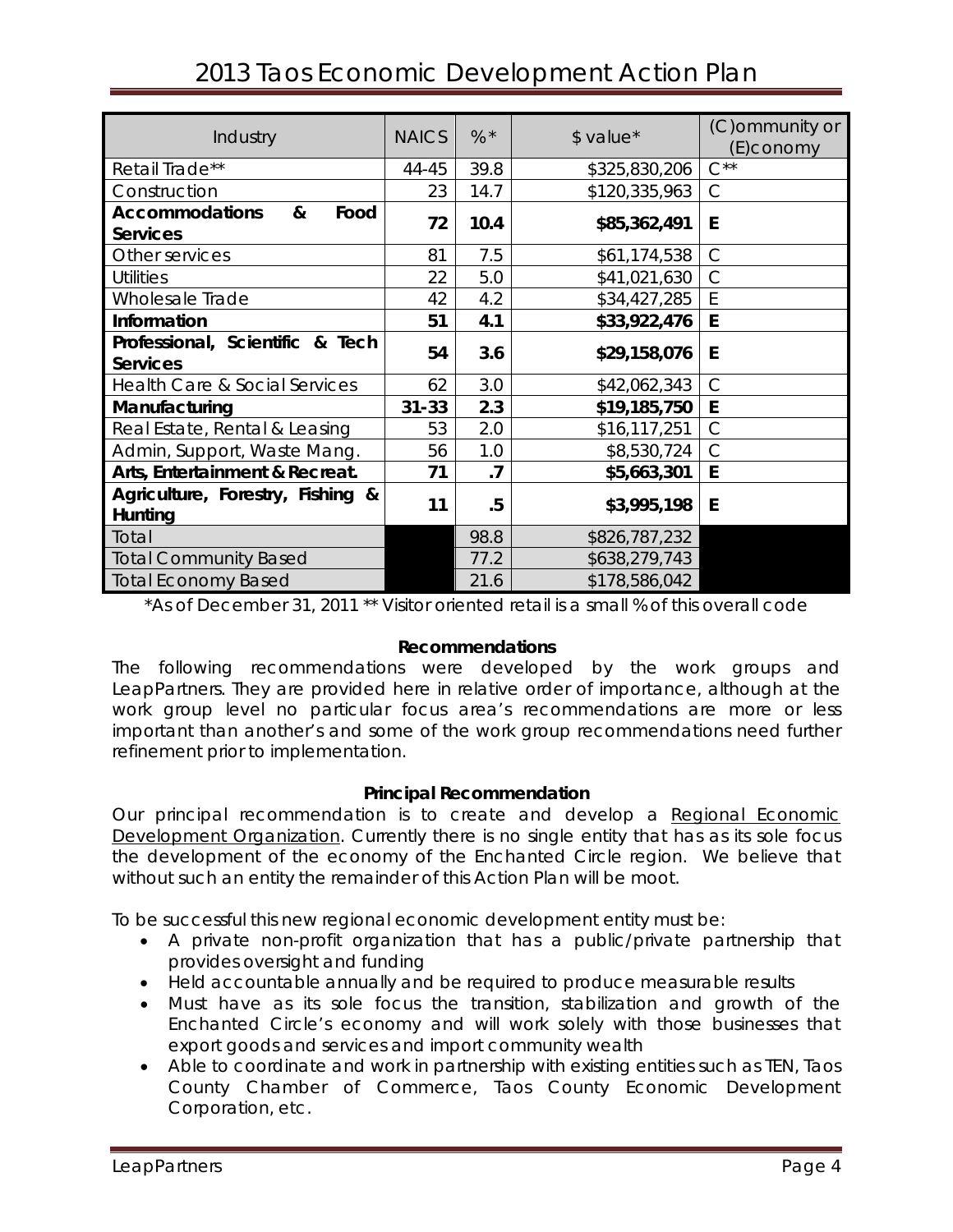## **General Recommendations**

These general recommendations were provided suggested and supported by the public throughout the planning process, beginning in February at the Kick-off Meetings through the work group sessions. These recommendations are foundational to successfully continuing the momentum built during the creation of this Action Plan.

- Annually convene the Taos Economic Transition Roundtable to reassess the direction and results achieved during the previous year
- Produce Taos Economic Report Card annually and provide a wide distribution of the Report Card (should be available for the Taos Economic Transition Roundtable)
- Work to improve communication and collaboration among and within private sector industries and between the public and private sectors
- Continue to regionalize public services that serve the region

#### **Work Group Recommendations**

The work groups did intensive work on developing realistic goals that were put through the SMART (Specific, Measurable, Attainable, Relevant and Timely) process and just the essences of their recommendations are presented here. For the full detailed recommendations please see the main body of this Action Plan.

**Business Retention, Expansion &Incubation:** This work group has as its primary focus the improvement of the business climate in general for the region which is currently part of the mission of number of entities such as the Taos Entrepreneurial Network, Taos County Chamber of Commerce and other small local Chambers of Commerce. A primary concern was the effectiveness and efficiency of these entities and a lack of coordination between them that could often leave businesses without assistance. Their primary recommendations are to:

- Improve the business climate in Taos to allow for and encourage collaborative relationships, networks, and improved communication
	- o This would start with an effort to create lines of communication and cooperation between business assistance entities and working with them to ensure relevancy to businesses in the region
- Develop an intern program (or expanded job shadow program) where teens entering their junior year and above intern at local businesses of interest.

Significant effort is already being applied by various entities to the retention, expansion and incubation of businesses. We recommend that assistance be provided to the major players in this area, namely TEN and the Taos County Chamber of Commerce to ensure efficiency, effectiveness and relevancy.

**Creative industries:** One fact that may be the most difficult for Taoseños to accept is that two of our iconic areas of business; Arts, Entertainment & Recreation (a part of both creative industries and tourism); and Agriculture, Forestry, Fishing & Hunting (which includes everything from raising cattle to guiding services), are very minor parts of the Taos economy, making up only .7% and .5% respectively of our economy. While these are not significant from an economic perspective, it does not reduce their importance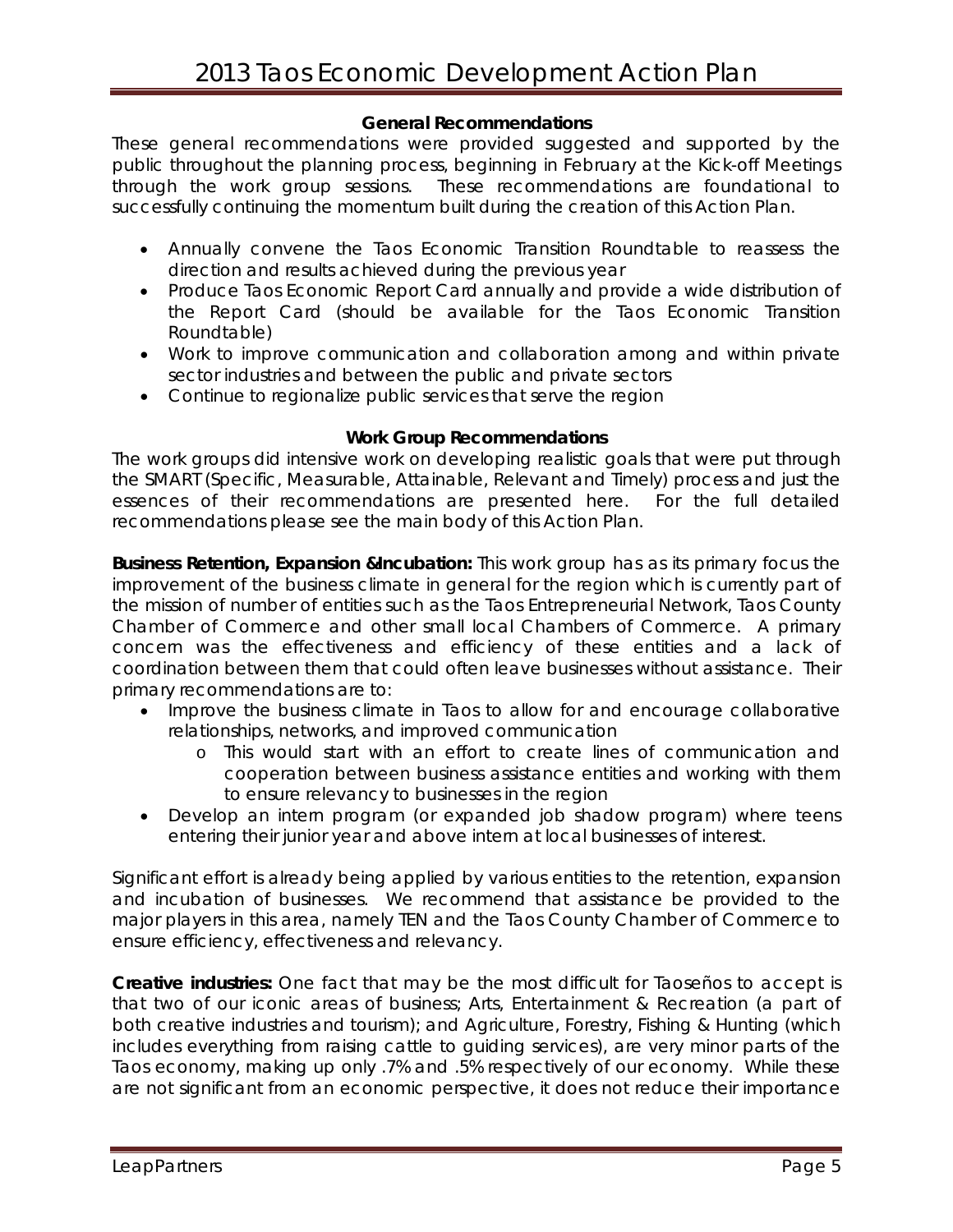for community identity and cultural preservation. It does indicate that these areas need to be protected and stabilized but they are not avenues for economic recovery. Taos is blessed with many creative individuals and organizations and the work group believed that the best possible actions that the community could take to shore up its remaining creative talent were to share information and collaborate regularly. This work group's primary recommendations are to:

- Bring together representatives of arts organizations, events and different facets of the creative industries to coordinate marketing efforts
- Work with the Town's marketing firm and others to ensure that marketing emphasizes that Taos is a place where artists live and the reasons why they choose Taos

While substantial investment of time and resources in these areas will not yield much in the way of economic recovery, sufficient time and resources should be applied to keep this area stable.

**Technology (includes Information: Professional, scientific and technical services):** The focus of this work group is on the use, development and servicing of technological product or the provision of professional, scientific and technical services. This includes things such as development of alternative energy, information technology including custom programming and internet service providers and providing professional services such as accounting or legal services and scientific services such as personal care product formulation. The majority of the businesses in this area can be located in the NAICS codes for information and professional, scientific and technical services. These sectors are growing at a rapid pace where the remainder of the region's economy is somewhere between a steep down trend and anemic growth.

One additional NAICS sector should be included in this focus and that is manufacturing and more specifically personal care product manufacturing. Personal care products are both a creative endeavor and professional, scientific and technical service. While little manufacturing happens in Taos there is a substantial amount of gourmet food production and personal care product manufacturing. While Taos lost a number business in both, the manufacturing sector has remained stable, mostly due to robust growth in the manufacturing of personal care products.

The work group's recommendations mostly revolve around solving workforce development issues as the lack of qualified workforce is the biggest barrier for this sector in Taos. The technology work group's primary recommendations are:

- Promote technology related degrees and courses at UNM (distance and local)
- Attract (Identify) technology leader to (in) Taos
	- o Identify areas of technology that are being developed and could be sold;
	- o Identify current market forces that may lead to successful commercialization of those technologies.
	- o Once research is complete target that sector for leadership

We recommend that a substantial investment of time, effort and resources be put into the Information; professional, scientific and technical services; and personal care product formulation and manufacturing business sectors. Together these sectors are